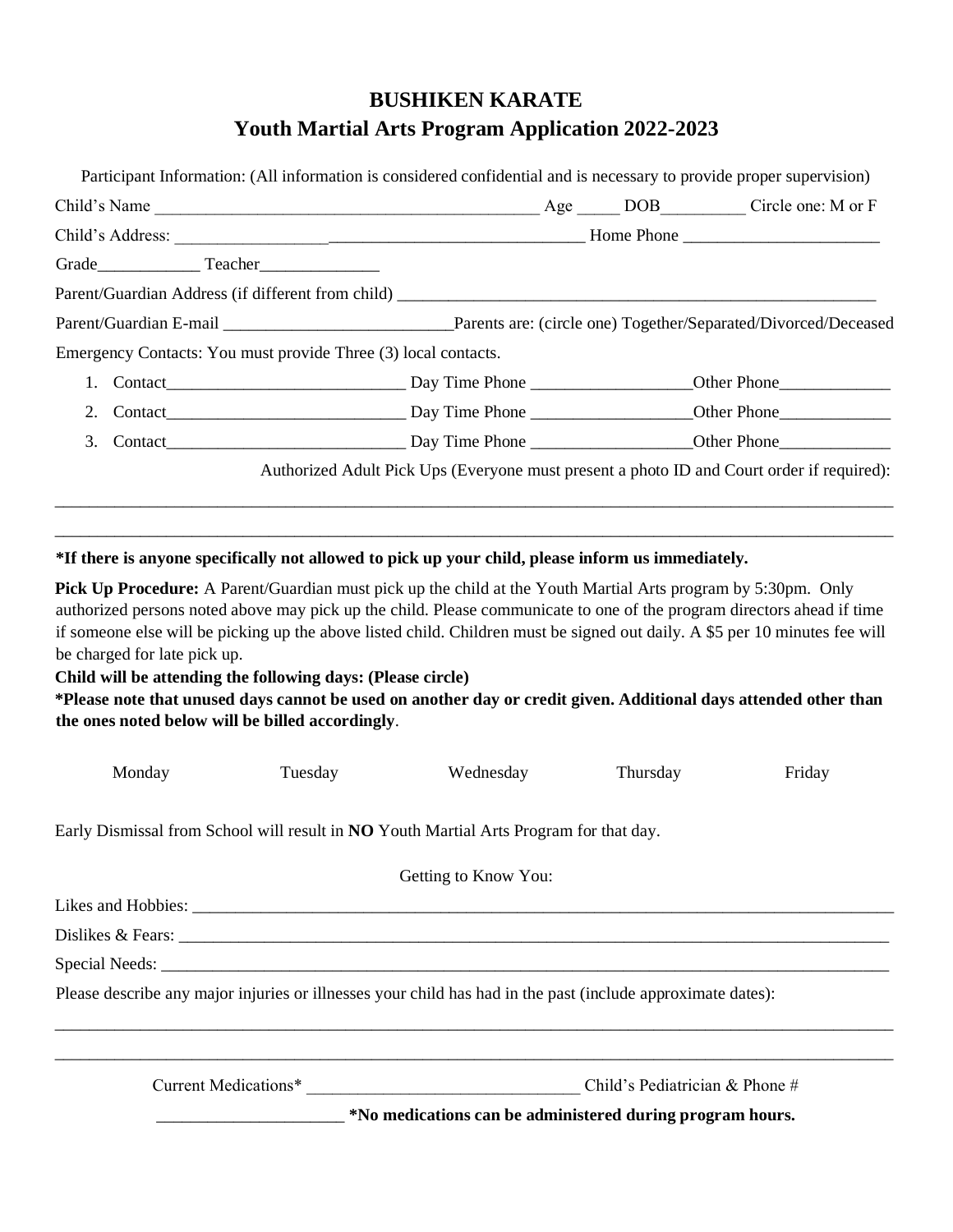| Allergies: |  |
|------------|--|
|            |  |

Limited Activities:

Please read the following carefully and sign where indicated.

- I. I have reviewed payment schedule and will make payment on the  $1<sup>st</sup>$  of every month prior to attendance, and understand that a \$25.00 late fee will be assessed for late payments received after the  $7<sup>th</sup>$ . I understand that if I am late in payment, I will be required to pay through bank draft. I understand that the Oyama Karate Dojo reserves the right to refuse applicants or terminate enrollment of any child based upon lack of payment.
- II. I understand that the Oyama Karate Dojo reserves the right to refuse applicants or terminate enrollment of any child based upon disciplinary difficulties.
- III. I give permission for the above-named child to be photographed for the sole purpose of promotional materials: (i.e. Website, Social Media and Print) distributed by the Oyama Karate Dojo. These photographs will be distributed without my consent, and I will not expect any payment compensation.
- IV. I give permission for the above-named child to be transported by Oyama Karate Dojo staff vehicle or bus in the event of a field trip or unavoidable emergency.
- V. I give permission for the above-named child to receive emergency medical treatment in the event of injury while attending the Oyama Karate Dojo's Youth Martial Arts Program.
- VI. I will take full responsibility for any consequences of this medical treatment. I give the Oyama Karate Dojo permission to approve, choose and secure medical treatment if I cannot be reached in case of any emergency. I realize that Oyama Karate Dojo Youth Martial Arts Program participants participate at their own risk. Any Insurance claims must be submitted to my own insurance carrier.

My signature indicates that I have provided accurate information above and have read and understand the application. My signature indicates understanding and acceptance for items I, II, III, IV, V and VI above.

| Parent/Guardian Print Name: |      |  |
|-----------------------------|------|--|
| Parent/Guardian Signature:  | Date |  |

## **Billing and Payment Information:**

- − **First and last month tuition** is required at enrollment. If the child remains in the program through June, it will be credited to the June tuition.
- − Monthly tuition is due the **1 st of the month** prior to attendance.
- − A **\$25.00 late fee** will be charged to all open balances as of the 7<sup>th</sup> of the month.
- − A primary bill contact must be listed on the account.

## **Primary Billing Contact:**

| Name                                                        | Relationship to Child |
|-------------------------------------------------------------|-----------------------|
| <b>Phone Number:</b>                                        | E-mail                |
| Check here if you would like to receive invoices via email. |                       |

As primary Billing Contact, I understand that I will be the only one contacted if there is an open balance or billing question on the above listed child's account. I understand that it is my responsibility to collect money due on the account from parties other than myself and ensure it is received by the Oyama Karate Dojo in a timely fashion.

Primary Billing Contact Print Name

Primary Billing Contact Signature \_\_\_\_\_\_\_\_\_\_\_\_\_\_\_\_\_\_\_\_\_\_\_\_\_\_\_\_\_\_\_\_\_\_\_\_\_\_\_\_\_\_\_\_\_\_\_\_\_\_\_\_\_\_\_\_\_\_\_\_\_\_\_\_\_\_\_\_\_\_

## **Submit Completed Applications: Make Checks Payable to "Oyama Karate Dojo"**

- − Register in person at the Oyama Karate Dojo located at 62 Vineyard Avenue in Highland NY.
- − Register by mail by completing the two (2) page application, Youth Martial Arts Program Behavior Policy and Parent/Guardian Contract and mailing it back with deposit to Oyama Karate Dojo 62 Vineyard Avenue, Highland,